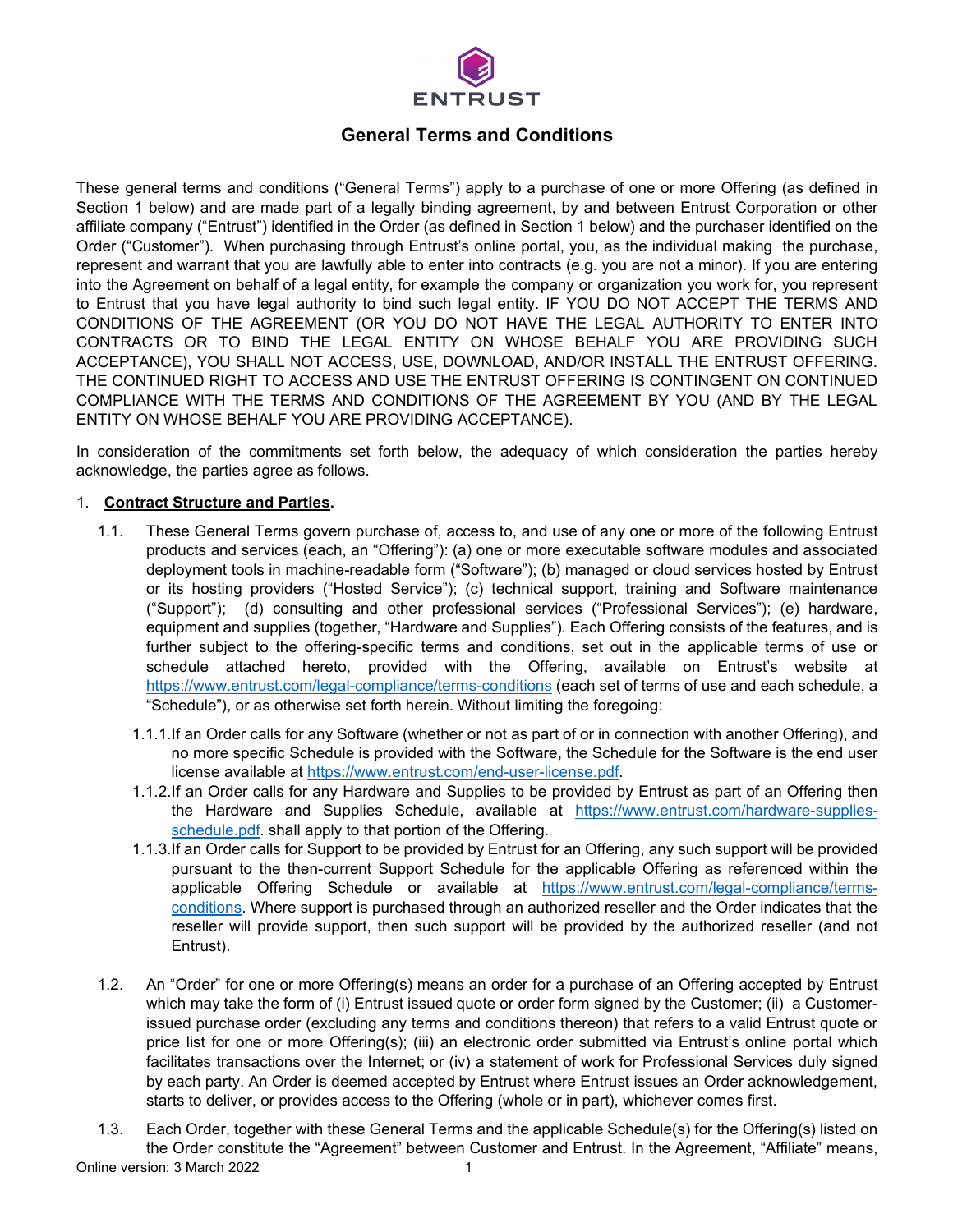

with respect to Entrust, any subsidiary of Entrust Corporation, and, with respect to Customer, any corporation or other entity that is directly or indirectly controlled by Customer either through ownership of fifty percent (50%) or more of the voting rights for the board of directors or other mechanism of control.

2. **Customer's Users.** Customer is responsible for the use of the Offering by any individual, organization or legal entity (each, a "Person") who directly or indirectly receives access to, or the ability to use, the Offering or any component thereof through the Customer, including any such Persons more specifically described in the user guide, manual, technical specifications or release notes for the applicable Offering provided by Entrust, all as may be updated from time to time ("Documentation") or described in the applicable Schedule (each such Person, a "User"). Any act or omission of a User with respect to an Offering is deemed to be the act or omission of Customer.

# 3. **Restrictions**.

- 3.1. General Restrictions. Customer will not: (a) host, time-share, rent, lease, sell, license, sublicense, assign, distribute or otherwise transfer or allow third parties to exploit any component of any Offering, except as provided in the Agreement; (b) copy, modify, translate, reverse engineer, de-compile or disassemble, or create derivative works from any Offering except to the extent that law explicitly prohibits this restriction notwithstanding a contractual restriction to the contrary; (c) attempt to find, circumvent, bypass, exploit, defeat, or disable any limitations, restrictions, security vulnerabilities, security mechanisms, filtering capabilities, or entitlement mechanisms that are present or embedded in any Offering or any component thereof; (d) provide any passwords or other log-in information provided by Entrust as part of any Offering to any third party; (e) share non-public features or content of any Offering with any third party; (f) access any Offering in order to build or benchmark against a competitive product or service, or to build a product or service using similar ideas, features, or functions of any Offering; (g) use any Offering to transmit or store content or communications (commercial or otherwise) that is infringing, illegal, harmful, unwanted, inappropriate, objectionable, confirmed to be criminal misinformation or that otherwise poses a threat to the public or viruses, malware, worms, time bombs, Trojan horses and other harmful or malicious codes, files, scripts, agents or programs; (h) attempt to gain unauthorized access to any Offering, or to gain access by any means, including automated means (e.g. bots) other than those set out in the Documentation; (i) use any Offering bundled with or provided for use with another Offering independently of the applicable bundle or Offering with which it is intended to be used; or (j) use any Offering other than in compliance with all applicable laws and regulations.
- 3.2. Hosted Services Restrictions. Customer will not: (a) attempt or make any denial of service (DoS) attack on any Offering or any other conduct that attempts to disrupt, disable, or overload any Offering; (b) attempt to gain unauthorized access to any Offering; (c) distribute, publish, send, or facilitate the sending of unsolicited mass email or other messages, promotions, advertising, or solicitations (or "spam") using any Offering; (d) violate the security, integrity, or availability of any user, network, computer or communications system, software application, or network or computing device using any Offering; (e) use any Offering to transmit or store any content or communications (commercial or otherwise) that is illegal, harmful, unwanted, inappropriate, objectionable, confirmed to be criminal misinformation, or otherwise poses a threat to the public; (f) use any Offering to engage in or encourage any activity that is illegal, fraudulent, deceptive, harmful, violating others' rights, or harmful to Entrust's business operations or reputation; (g) interfere with or otherwise negatively impacting any aspect of an Offering or any third-party components linked to any Offering; (h) create a false identity or any attempt to mislead others as to the identity of the sender or the origin of any data or communications.
- 4. **Fees and Taxes**. Customer will pay to Entrust the amounts set forth in the Order(s) (including where overages are applicable, any overage fees). All fees are non-cancellable and non-refundable. All amounts due under the Agreement to Entrust must be paid to the Entrust Affiliate that issued the applicable invoice. Except as otherwise stated in the applicable Order, fees will be invoiced before the beginning of the Offering Term, and Customer will pay all amounts payable under the Agreement within thirty (30) days of the date of the invoice, without setoff or counterclaim, and without any deduction or withholding. Customer will be responsible for any taxes (other than taxes based on Entrust's net income), fees, duties, or other similar governmental charge. Should any taxes be due, Customer will pay such taxes. Sales and use taxes can be reduced if Customer provides Entrust with an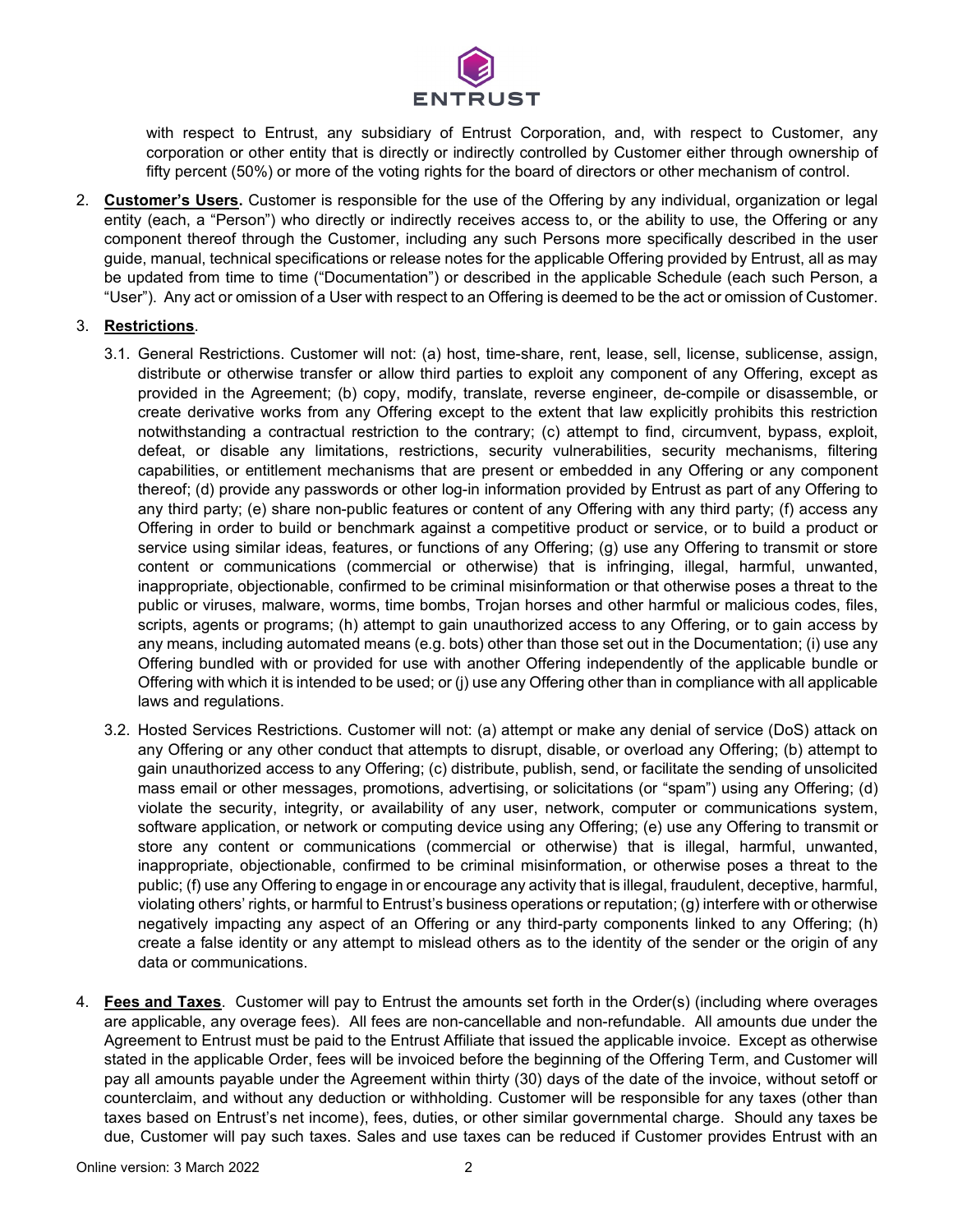

exemption certificate or document acceptable to the appropriate authorities exempting Customer from payment of these taxes. Entrust, for its part, will provide Customer with applicable certificates, forms, or other information as Customer reasonably requests to document exemption or reduction of withholding tax, which is the liability of the Customer. Entrust may elect to charge Customer interest for late fees at the lesser of 1.5% per month or the maximum rate permitted by law. Notwithstanding any of the foregoing, if Customer has purchased through an Entrust authorized reseller then the terms relating to fees and taxes will be those terms established between Customer and such reseller instead of those set out above. In addition, if payment is not received within five (5) business days of written notice that a payment is delinquent, Entrust may suspend provision of all or part of a product or service and may refuse any additional Orders.

# 5. **Term and Termination**.

- 5.1. The General Terms and Schedules shall be in effect commencing on the date the Order is accepted and shall terminate upon completion of the Order, unless terminated sooner in accordance with this Agreement.
- 5.2. The obligations with respect to each Offering will commence on the date that the Order for the Offering is accepted by Entrust, unless otherwise specified in the Order or in the applicable Offering Schedule, and will remain effective for the period specified in the Order or in the applicable Offering Schedule, unless terminated earlier in accordance with this Agreement ("Offering Term").
- 5.3. Either party may terminate the Agreement by giving notice to the other party: (i) if the other party commits a material breach of the General Terms and fails to remedy such material breach within thirty (30) days after delivery of notice by the non-breaching party of the occurrence or existence of such breach or such longer period as may be agreed to in writing by the non-breaching party; (ii) if the other party (A) applies for or consents to the appointment of a receiver, trustee, or liquidator for substantially all of its assets or such a receiver, trustee, or liquidator is appointed, (B) has filed against it an involuntary petition of bankruptcy that has not been dismissed within thirty (30) days thereof, (C) files a voluntary petition of bankruptcy, or a petition or answer seeking reorganization, or an arrangement with creditors, or (D) seeks to take advantage of any other law relating to relief of debtors, or makes an assignment for the benefit of creditors; or (iii) with respect to a particular Offering, as otherwise provided in the applicable Schedule.
- 5.4. Effects of Termination and Expiration
	- 5.4.1. Termination of Agreement for Offerings. Upon termination of the Agreement for any Offering, Entrust will have no further obligation to provide the Offering, Customer will immediately cease all use of the Offering, and Customer will destroy any copies of documentation and delete any software Offering in its possession or control.
	- 5.4.2. General. Termination is without prejudice to any right or remedy that may have accrued or be accruing to either party prior to termination. Any provision of this Agreement which contemplates or requires performance after the termination of this Agreement or that must survive to fulfill its essential purpose, including the terms of this Section (Term and Termination), confidentiality, disclaimers, limitations and exclusions of liability, and any payment obligations, will survive the termination and continue in full force and effect until completely performed.
	- 5.4.3. Termination Fees. In the event of any termination by Customer, Customer is required to pay to Entrust any unpaid fees for any terminated Offerings in accordance with Section 4 (Fees and Taxes). Entrust will not be required to refund the Customer any fees paid in advance.
- 6. **Confidentiality.** In this Section (Confidentiality), "Discloser" means the party that discloses Confidential Information (defined below), and "Recipient" means the party that receives it. If Confidential Information is disclosed or received by an Affiliate of a party, it is deemed to have been disclosed or received by the party itself. The Recipient will use all Confidential Information it receives only for the purpose of exercising its rights and fulfilling its obligations under the Agreement. Recipient will treat such Confidential Information with the same degree of care against unauthorized use or disclosure that it affords to its own information of a similar nature, but no less than reasonable degree of care. Recipient will not remove or destroy any proprietary or confidential legends or markings placed upon any documents or other materials. Recipient will only disclose Discloser's Confidential Information to Recipient's and its Affiliates' personnel and agents with a need to know ("Recipient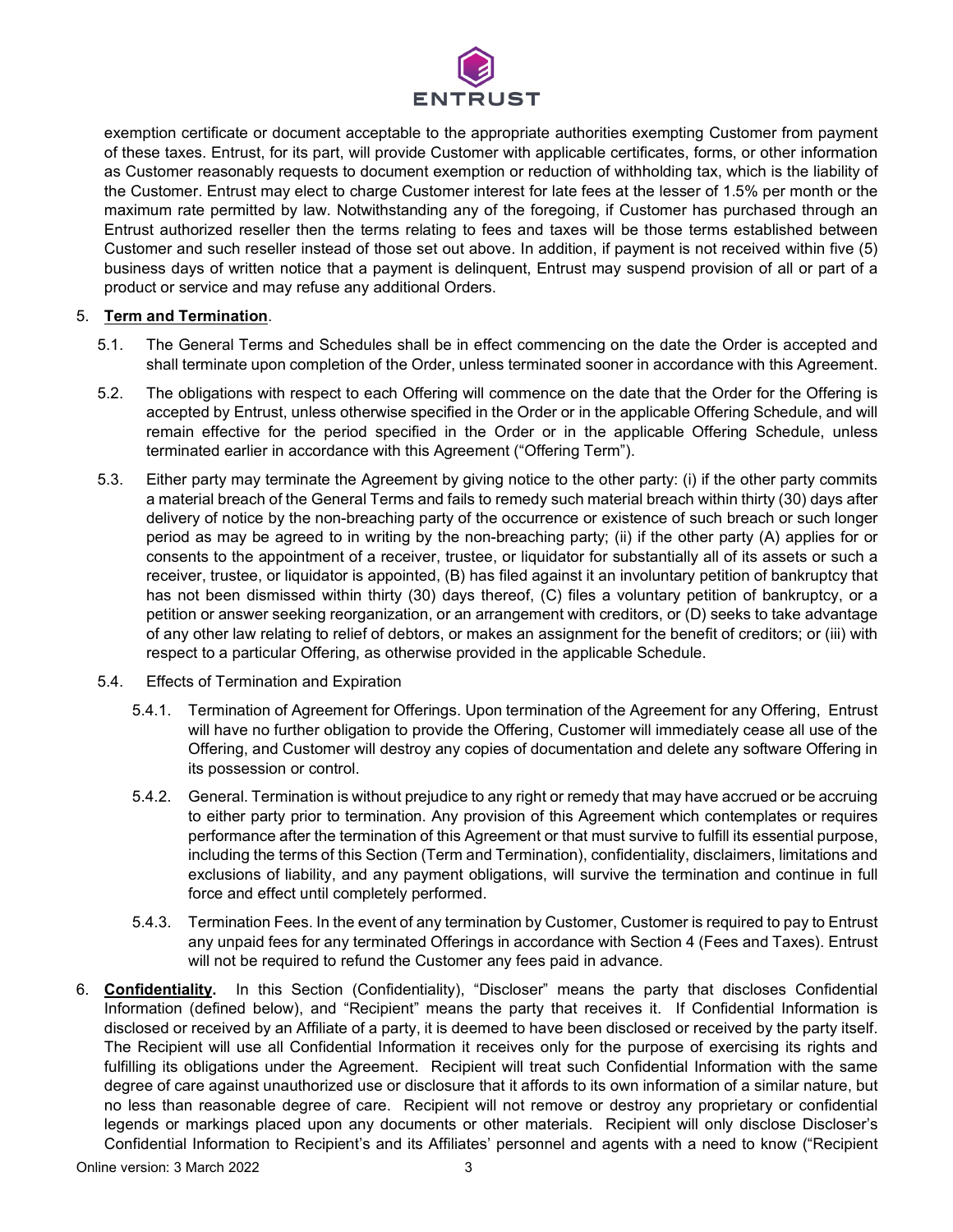

Agents"). Recipient shall be responsible for ensuring Recipient Agents comply with the confidentiality obligations of this Section (Confidentiality) and any acts or omissions of a Recipient Agent in breach of the terms and conditions of this Section (Confidentiality) shall be considered the acts or omissions of the Recipient. "Confidential Information" means any business, technical, financial, or other information, however conveyed or presented to the Recipient, that is clearly designated by the Discloser as being confidential or that ought reasonably to be considered confidential by the Recipient, including all information derived by the Recipient from any such information. Confidential Information does not include any information that: (i) is expressly excluded from the definition of Confidential Information in an applicable Schedule; (ii) was lawfully known by Recipient prior to disclosure; (iii) was lawfully in the public domain prior to its disclosure, or becomes publicly available other than through a breach of the Agreement; (iv) was disclosed to Recipient by a third party without a duty of confidentiality to the Discloser; or (v) is independently developed by Recipient without reference to Discloser's Confidential Information. If Recipient is compelled pursuant to legal, judicial, or administrative proceedings, or otherwise required by law, to disclose Confidential Information of the Discloser, Recipient will use reasonable efforts to seek confidential treatment for such Confidential Information, and, if and as permitted by law, will provide prior notice to the Discloser to allow the Discloser to seek protective or other court orders. Recipient agrees that its breach of this Section (Confidentiality) may cause Discloser irreparable injury, for which monetary damages may not provide adequate compensation, and that in addition to any other remedy, Discloser may be entitled to injunctive relief against such breach or threatened breach. Personal Data and Excluded Data (each as defined in Section 7 (Data Protection) below) are excluded from the general definition of "Confidential Information" and the application of this Section (Confidentiality) but are subject to the specific confidentiality and other provisions of Section 7 (Data Protection).

# 7. **Data Protection**.

- 7.1. To the extent that Entrust processes any Personal Data (as defined in the latest version of Entrust's customer data processing agreement ("DPA"), which is available at [https://www.entrust.com/legal](https://www.entrust.com/legal-compliance/data-privacy)[compliance/data-privacy\)](https://www.entrust.com/legal-compliance/data-privacy) on Customer's behalf and in performance of the Agreement, the terms of the DPA, which are hereby incorporated by reference, shall apply and the parties agree to comply with such terms. Customer's acceptance of this Agreement shall be treated as acceptance and signing of the DPA (including the Standard Contractual Clauses attached to the DPA). Entrust reserves the right to update the DPA from time to time to comply with legal and regulatory requirements, and to keep current with upgrades and enhancements to its products and services. The latest version posted on Entrust's website shall always apply.
- 7.2. Customer represents and warrants that it will not provide or transfer or cause to be provided or transferred to Entrust any Excluded Data, except if and as the provision or transfer of Excluded Data is expressly required and addressed in a Schedule. "Excluded Data" means: (i) social security numbers or their equivalent (e.g., social insurance numbers), driver license numbers, and health card numbers; (ii) other personal data that would be considered sensitive in nature including information regarding racial or ethnic origin, political opinions, religious or philosophical beliefs, or trade union membership, genetic data, biometric data, data concerning health or data concerning a natural person's sex life or sexual orientation; (iii) data falling into a "special category of data" under EU General Data Protection Regulation; (iv) "cardholder data" as defined by the Payment Card Industry Data Security Standards; (v) data regulated under the Health Insurance Portability and Accountability Act or the Gramm-Leach-Bliley Act or similar laws or regulations in place now or in the future in the applicable jurisdiction (collectively, the "Excluded Data Laws"). Customer recognizes and agrees that, except to the extent specified in a Schedule: (i) Entrust has no liability for any failure to provide protections set forth in the Excluded Data Laws or otherwise to protect excluded data; and (ii) Entrust's Offerings are not intended for management or protection of Excluded Data and may not provide adequate or legally required security for Excluded Data.
- 8. **Professional Services.** If Entrust provides any consulting or other professional services and any related deliverables ("Professional Services") with respect to any Offering, the following provisions shall apply with respect to such Professional Services, unless a separate professional services agreement has been entered by the parties (e.g. Letter of Engagement).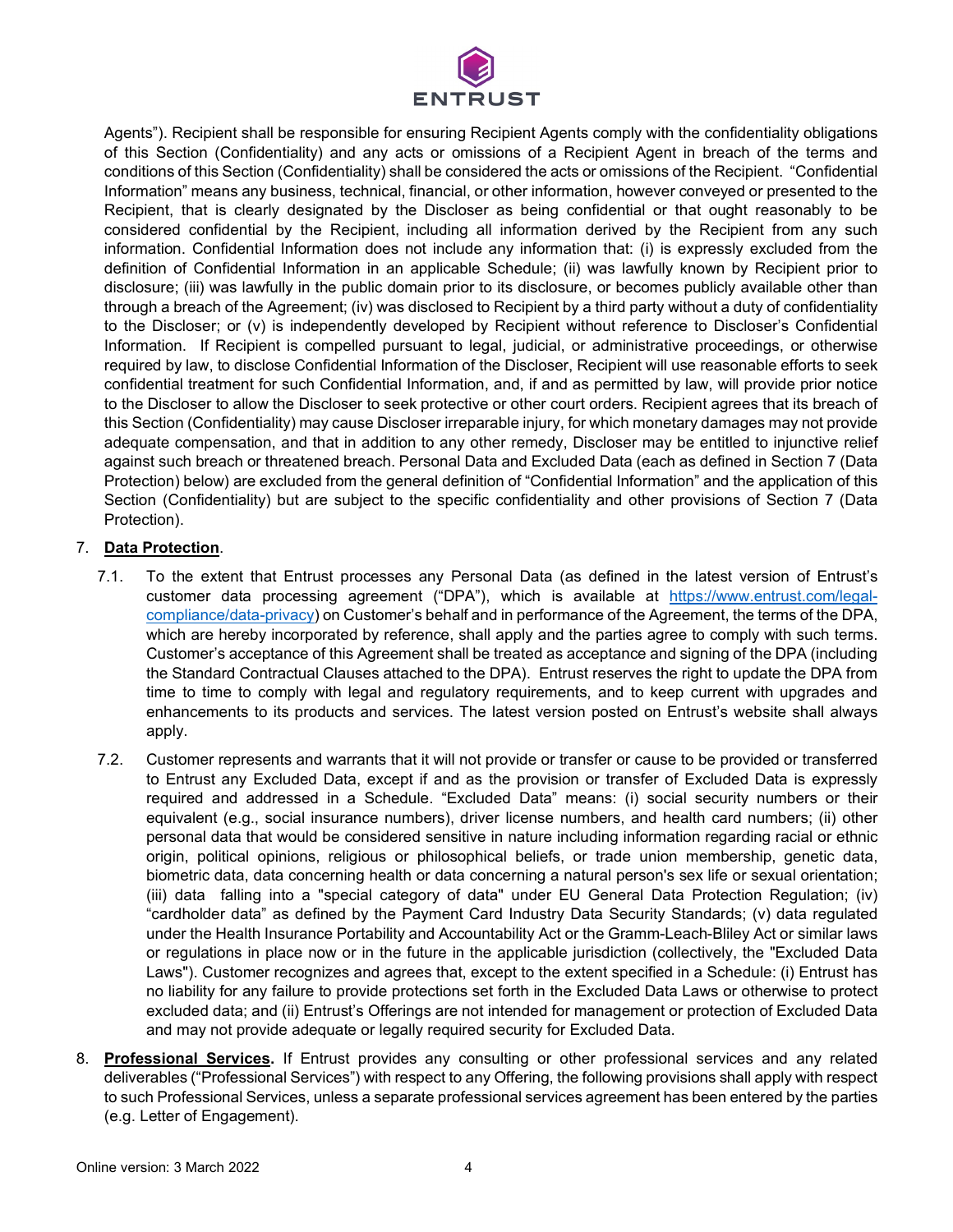

- 8.1. An Order will further set out the scope and details of any Professional Services, including, if and as applicable, resource specialist(s), milestones, delivery dates, acceptance criteria, payment terms and any other information and terms related to the Professional Services.
- 8.2. Scheduling. The actual start and completion dates of the Professional Services are dependent upon Entrust resource availability and Customer resource availability. Upon agreement by the parties of a start date for the Professional Services and provided that Entrust resources have been confirmed to Customer, in the event Customer cancels or reschedules such Professional Services by notifying Entrust less than five (5) business days prior to the agreed upon start date, Customer will reimburse Entrust for the costs incurred by Entrust due to Customer's cancellation or rescheduling.
- 8.3. Professional Services Hours and Travel. Unless otherwise provided in the Order, the Professional Services will be provided on a time and materials basis. The Order will set out, if and as applicable, the number of hours in a working day, the specialists, their per diem rates, their estimated level of effort and their estimated fees. Fees are calculated to the nearest hour. Overtime work on Saturdays and beyond the number of hours in a working day will be charged at 1.5 times the regular per diem rate. Overtime work on Sundays and statutory holidays will be charged at 2 times the regular per diem rate. Work on Saturday, Sunday and statutory holidays is subject to a minimum charge of one (1) day. Except as otherwise provided in the Order, travel time is billable to Customer at fifty percent (50%) of the per diem rates. Actual, reasonable travel and living expenses and out-of-pocket expenses, if any, are not included in the Professional Services fees and will be invoiced separately. Travel and living expenses are billed at cost.
- 8.4. Background and Professional Services IP. Any intellectual property rights of a party or its Affiliates conceived, created, developed, or reduced to practice prior to, or independently of, any Professional Services provided under the Agreement ("Background IP") shall remain the exclusive property of such party or its Affiliate. Customer grants Entrust a non-exclusive, non-transferable, royalty-free, worldwide license for the term of the applicable Order to make, use and copy any Customer Background IP that it discloses to Entrust, but solely to the extent necessary for Entrust to provide the Professional Services to the Customer pursuant to the Order. The Professional Services, including all deliverables, are not "works for hire", and the intellectual property embodied therein is owned by Entrust ("Professional Services IP"). Entrust grants Customer a nonexclusive, non-transferable, royalty-free, worldwide, perpetual license to any Professional Services IP incorporated into a deliverable, but solely to the extent necessary to use and exploit the deliverable as contemplated in the applicable Order and only so long as such Professional Services IP is embedded in the deliverable and not separated therefrom.
- 8.5. If required, Customer will provide on-site working space for the Entrust Professional Services team. Customer shall take all steps reasonably necessary to ensure the health and safety of the employees and subcontractors of Entrust and its Affiliates when such personnel are on Customer sites and Customer shall advise such personnel of the rules and regulations governing their conduct at Customer sites.
- 8.6. Customer project staff shall have sufficient availability to participate in the Professional Services as is required by Entrust staff, for example, answering technical questions, availability for meetings, and other general questions as they may arise.

### 9. **Disclaimer of Warranties.**

**Except as may be so expressly stated elsewhere in the Agreement, each Offering is provided "as is", and Entrust and its Affiliates, licensors and suppliers disclaim any and all representations, conditions or warranties of any kind, express or implied, including warranties of non-infringement, title, merchantability or fitness for a purpose, satisfactory quality, or any representations, conditions or warranties implied by statute, course of dealing, course of performance, or usage or trade. Entrust makes no representations, conditions or warranties regarding any third party product or service, including any Third Party Vendor Product as defined below, with which any Offering may interoperate. Entrust makes no representations, conditions or warranties that any Software will perform without interruption or error.**

### 10. **Indemnities.**

10.1. **Intellectual Property Claims.**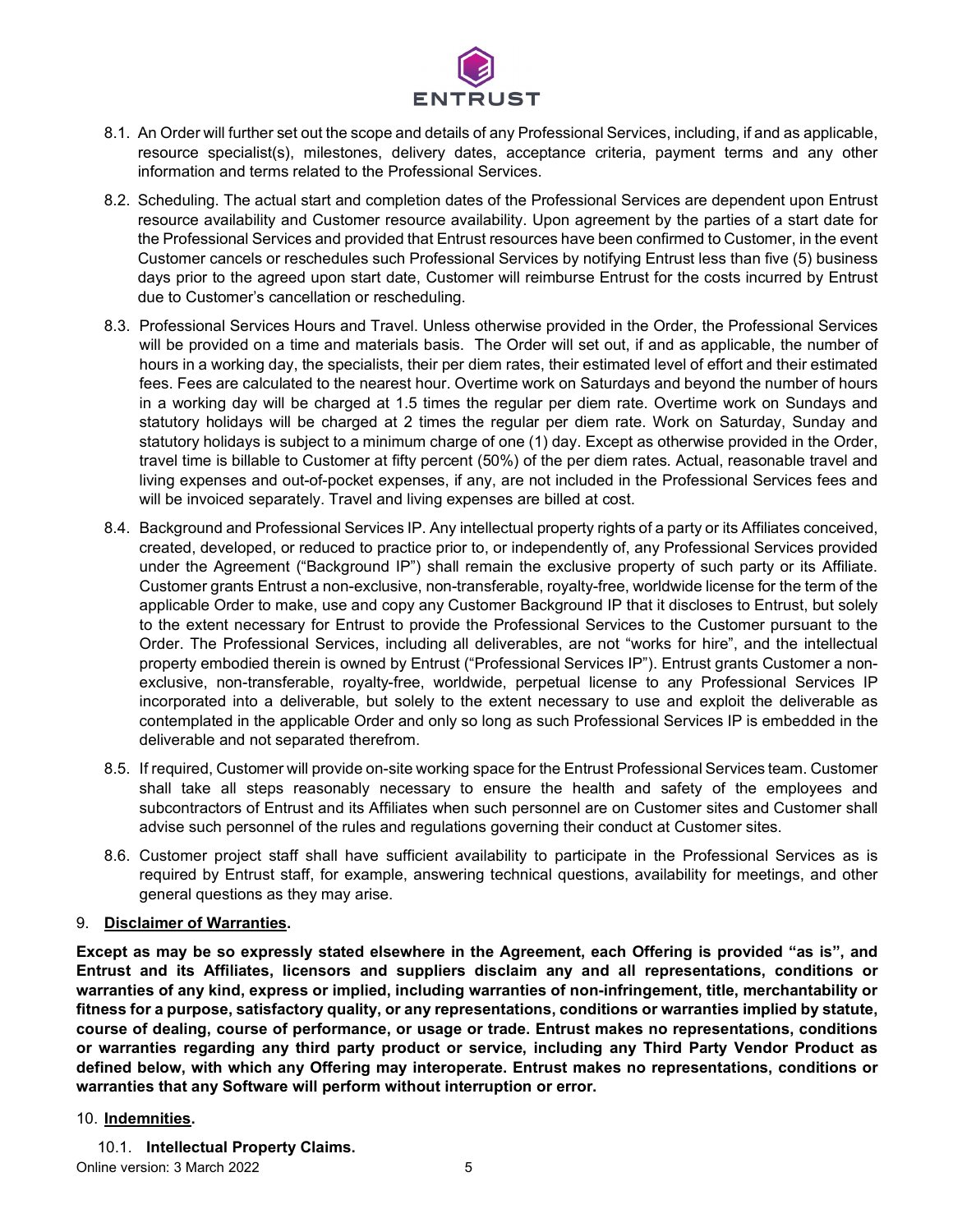

- **10.1.1. Intellectual Property Indemnity. Entrust shall defend at its expense (including, for clarity, bearing court costs and reasonable attorney's fees) Customer against any claims by third parties that the Software, Hosted Service, or Hardware and Supplies furnished and used within the scope of the Agreement infringes upon or misappropriates a patent, trademark, copyright, trade secret or other intellectual or proprietary right (an "IP Claim"), and will pay any (i) amounts finally awarded against Customer by a court or arbitrator in any proceeding related to such IP Claim or (ii) settlement amounts approved in accordance with this Section (Indemnities).**
- **10.1.2. Mitigation by Entrust. If (i) Entrust becomes aware of an actual or potential IP Claim, or (ii) Customer provides Entrust with notice of an actual or potential IP Claim, Entrust may (or in the case of an injunction against Customer, shall), at Entrust's sole option and expense: (i) procure for Customer the right to continue to use the affected portion of the Software, Hosted Service, or Hardware and Supplies; (ii) modify or replace the affected portion of the Software, Hosted Service, or Hardware and Supplies with functionally equivalent or superior software or products so that Customer's use is non-infringing; or (iii) if (i) or (ii) are not commercially reasonable, terminate the Agreement with respect to the affected Software, Hosted Service, or Hardware and Supplies and refund to the Customer, as applicable, either (A) any perpetual purchase price paid for the affected Software or Hardware and Supplies depreciated over a three (3) year period from the date of delivery on a straight line basis less any outstanding moneys owed on such affected portion of the Software or Hardware and Supplies; or (B) any prepaid and unused subscription fees for the affected Software, Hosted Service or Hardware and Supplies for the terminated portion of the applicable Offering Term.**
- **10.1.3. Exceptions to Indemnity. Entrust shall have no liability for any IP Claim in respect of any Software, Hosted Service, or Hardware and Supplies to the extent that: (i) such Software, Hosted Service, or Hardware and Supplies is used by Customer outside the scope of the rights granted in the Agreement or in a manner or for a purpose other than that for which it was supplied, as contemplated by the Documentation; (ii) such Software, Hosted Service, or Hardware and Supplies is modified by Customer; (iii) such Software, Hosted Service, or Hardware and Supplies is used by Customer in combination with other software, services, or equipment not provided by Entrust and the infringement arises from such combination or the use thereof; (iv) the IP Claim arises from information, data or specifications provided by Customer; (v) the Software, Hosted Service, or Hardware and Supplies was provided on a beta testing, proof of concept, evaluation or "not for resale" basis; or (vi) the IP Claim relates to the use of any version of the Software other than the current, unaltered release, if such IP Claim would have been avoided by the use of a current unaltered release of the Software.**
- **10.1.4. THE PROVISIONS OF THIS SECTION 10 (INTELLECTUAL PROPERTY CLAIMS) ARE SUBJECT TO SECTION 11 (LIABILITY) AND STATE THE SOLE AND EXCLUSIVE LIABILITY OF ENTRUST AND ITS AFFILIATES AND THE SOLE AND EXCLUSIVE REMEDY OF CUSTOMER WITH RESPECT TO ANY CLAIM OF THE NATURE HEREIN.**
- 10.2. **Customer Data and Use Claims. Customer agrees to defend, indemnify and hold harmless Entrust, its Affiliates and licensors, and each of their respective employees, officers, directors, and representatives against any and all third party claims, demands, suits or proceedings, fines, costs, damages, losses, settlement fees, and expenses (including investigation costs and attorney fees and disbursements) arising out of or related to: (a) Customer's breach of, or errors in providing, the representations and warranties set out in Section 7 (Data Protection), (b) the Personal Data or Excluded Data provided by the Customer or its Users (c) any inaccuracies in any data provided by Customer or Users to Entrust, and (d) the misuse or misconfiguration of any Software or Hosted Service by the Customer or any of its Users (each of (a)-(d), a "Customer Indemnified Claim").**
- 10.3. **Conditions. The obligations in this Section (Indemnities) will apply only if indemnified party: (i) provides the indemnifying party prompt written notice of the IP Claim or Customer Indemnified Claim ("Claim"), provided that failure by the indemnified party to provide prompt notice will relieve**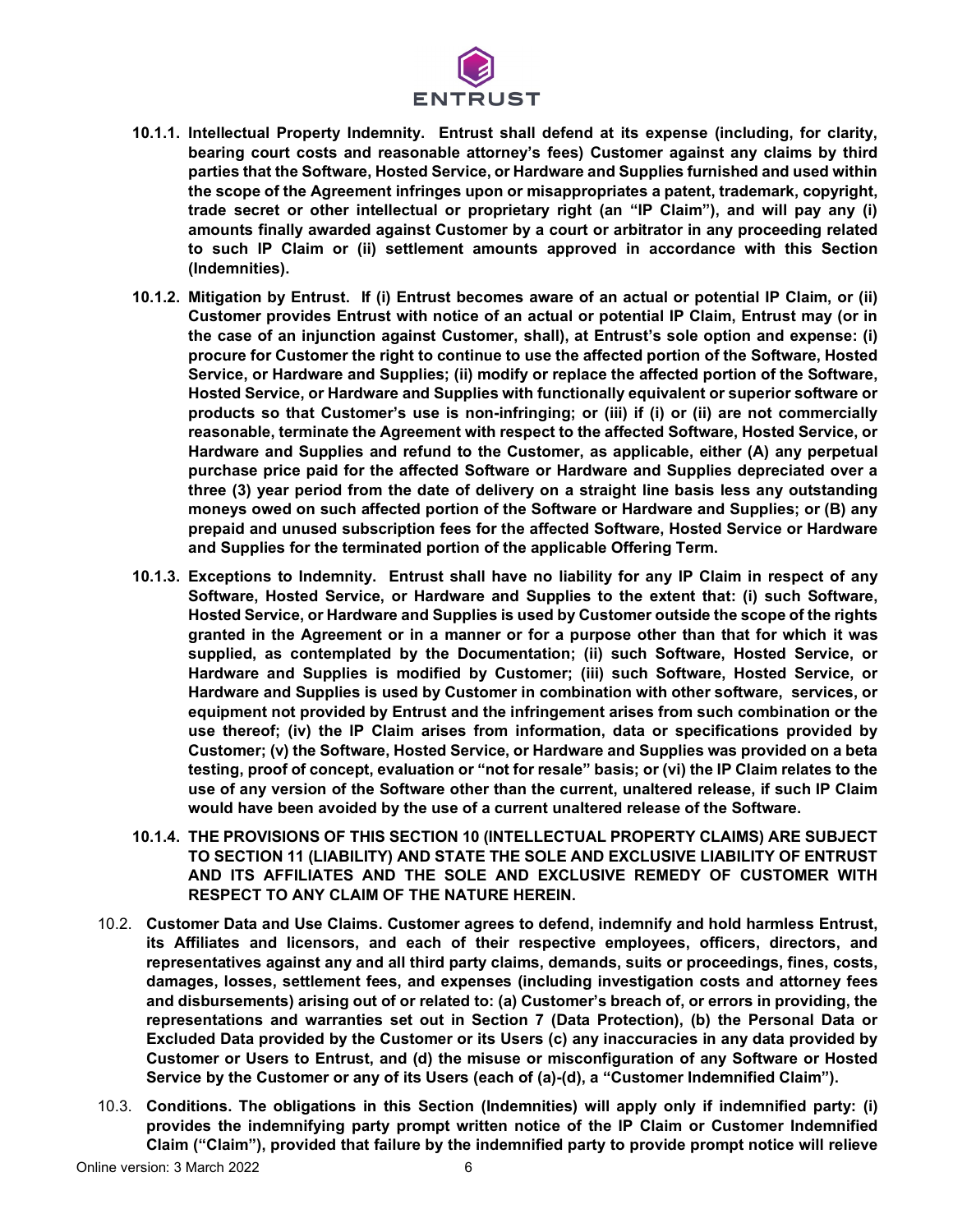

**the indemnifying party of its obligations only to the extent that the indemnifying party was actually and materially prejudiced by such failure; (ii) gives the indemnifying party the exclusive right to control and direct the investigation and defense of such Claim, including appeals, negotiations, and any settlement or compromise thereof, provided that the indemnified party will have the right to reject any settlement or compromise that requires that it or they admit wrongdoing or liability or that subjects it or them to any ongoing affirmative obligations; (iii) has not compromised or settled the Claim; and (iv) agrees to cooperate and provide reasonable assistance (at indemnifying party's sole expense) in the defense.**

### 11. **Liability.**

- 11.1. **In this Section (Liability), "Entrust" will be deemed to mean Entrust Corporation, its Affiliates, and their respective suppliers, licensors, resellers, distributors, subcontractors, directors, officers, and personnel.**
- 11.2. **In no event will Entrust be liable for, and Customer waives any right it may have to, any consequential, indirect, special, incidental, punitive or exemplary damages or for any loss of business, opportunities, revenues, profits, savings, goodwill, reputation, customers, use, or data, or costs of reprocurement or business interruption. For any given Offering, in no event will Entrust's total aggregate liability arising out of or related to the Agreement or the use and performance of the Offering exceed the fees paid to Entrust for the specific Offering under the Order giving rise to liability, less any refunds, service credits or deductions. Notwithstanding the foregoing, for any given subscription based Offering, in no event will Entrust's total aggregate liability arising out of or related to the Agreement or the use and performance of the Offering exceed the fees paid to Entrust for the specific Offering under the Order for the twelve months prior to the first event giving rise to liability, less any refunds, service credits or deductions.**
- 11.3. **The exclusions and limits in this Section (Liability) apply: (a) regardless of the form of action, whether in contract (including fundamental breach), tort (including negligence), warranty, indemnity, breach of statutory duty, misrepresentation, strict liability, strict product liability, or otherwise; (b) on an aggregate basis, regardless of the number of claims, transactions, digital signatures or certificates; (c) even if the possibility of the damages in question was known or communicated in advance and even if such damages were foreseeable; and (d) even if the remedies fail of their essential purpose. Customer acknowledges that Entrust has set its prices and entered into the Agreement in reliance on the limitations and exclusions in this Section (Liability), which form an essential basis of the Agreement.**
- 11.4. **Notwithstanding anything to the contrary in this Section (Liability) or elsewhere in the Agreement, to the extent required by applicable law Entrust neither excludes nor limits its liability for: (i) death or bodily injury caused by its own negligence; (ii) its own fraud or fraudulent misrepresentation; or (iii) other matters for which liability cannot be excluded or limited under applicable law.**
- 12. **Nature of Relationship**. Nothing contained in the Agreement will be deemed to constitute either party or any of its employees, the partner, agent, franchisee, or legal representative of the other party or to create any fiduciary relationship for any purpose whatsoever. Except as otherwise specifically provided in the Agreement, nothing in the Agreement will confer on either party or any of its employees any authority to act for, bind, or create or assume any obligation or responsibility on behalf of the other party. The parties agree that no Entrust personnel is or will be considered the personnel of Customer.
- 13. **Affiliates.** Entrust may use one or more Affiliate(s) or subcontractors to perform its obligations under the Agreement, provided that such use will not affect Entrust's obligations under the Agreement.
- 14. **Non-Solicitation.** Customer acknowledges that Entrust has specially trained personnel and agrees that during the term of this Agreement and for one (1) year following the term Customer will not solicit or otherwise attempt to employ any such personnel who have been engaged in the performance of the Agreement and/or with whom Customer has contact by virtue of the Agreement, without the prior written consent of Entrust; provided that such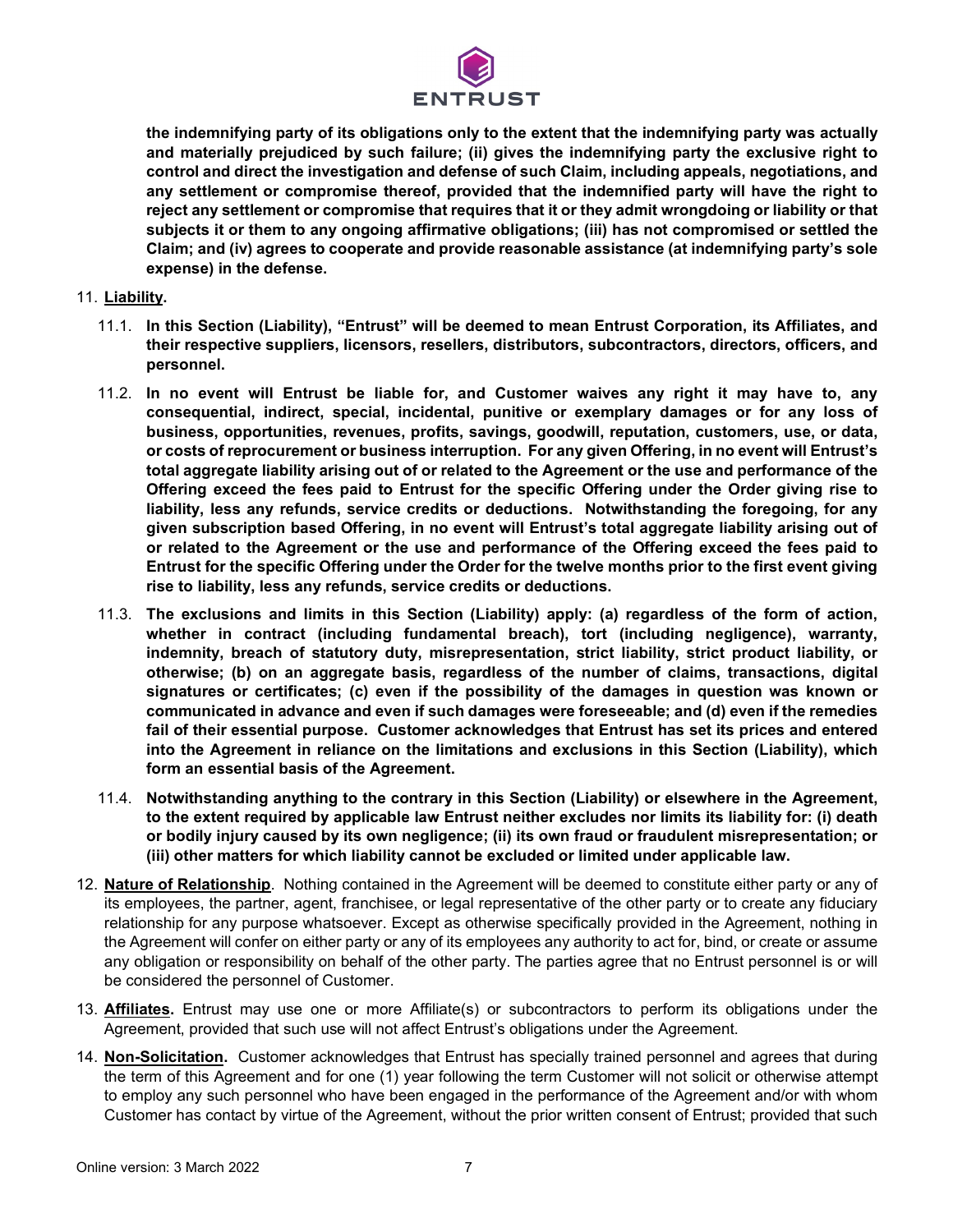

restriction does not apply to the hiring of employees who respond without solicitation by Customer to Internet or other advertisements of general circulation not specifically targeted to such employees.

### 15. **Third Party Products and Services**.

- 15.1. Third Party Vendor Products. Certain third-party hardware, software and services may be resold, distributed, provided or otherwise made available by Entrust ("Third Party Vendor Products"). Third Party Vendor Products are subject to the applicable third party's agreement that accompanies such Third Party Vendor Product or that is otherwise made available by such third party.
- 15.2. Ancillary Software. Versions of certain third-party open source software (including libraries and redistributable files) may be embedded in, delivered with or automatically downloaded as part of any Offering ("Ancillary Software"). If a separate license agreement pertaining to Ancillary Software is embedded or provided with the Offerings, then the Ancillary Software is subject to the applicable separate license agreement pertaining to the Ancillary Software. Upon request, Entrust will provide Customer with a complete list of Ancillary Software and corresponding licenses, which list shall be deemed Entrust Confidential Information.
- 15.3. No Standalone Use. Any Third Party Vendor Product or Ancillary Software included with or embedded in the Offering may be used only with the applicable Offering, unless otherwise permitted in the applicable agreement accompanying such Third Party Vendor Product or Ancillary Software.
- 16. **Third Party Beneficiaries**. Customer is notified that there are third-party beneficiaries to the Agreement. To the extent that the Agreement contains provisions that relate to (i) use of certain components of an Offering in which such third parties have an interest, (ii) products and services provided by third party subcontractors, suppliers and licensors of Entrust, or (iii) Third Party Vendor Products provided by third party vendors; such provisions are made expressly for the benefit of such third-party beneficiaries and are enforceable by such third-party beneficiaries in addition to being enforceable by Entrust. Except as expressly stated in this Section (Third Party Beneficiaries) or elsewhere in the Agreement or otherwise agreed in writing by the parties, the Agreement is made solely for the benefit of the parties hereto and their respective successors and permitted assigns, and no other person or entity will have or acquire any right or benefit under the Agreement, including under the UK Contracts (Rights of Third Parties) Act 1999.
- 17. **High Risk Applications.** Customer may not use, or authorize others to use, any part of any Offering in any application in which the failure of the Offering could lead to death, personal injury or severe physical or property damage ("High-Risk Applications"), including the monitoring, operation or control of nuclear facilities, mass transit systems, aircraft navigation or aircraft communication systems, air traffic control, weapon systems and direct life support machines. Entrust expressly disclaims any express or implied warranty of fitness for High Risk Applications.
- 18. **No Exclusivity**. Nothing in the Agreement shall prevent Entrust or its Affiliates from providing to a third party the same or similar products, services or deliverables as those provided to the Customer pursuant to the Agreement.
- 19. **Notices**. In any case where any notice or other communication is required or permitted to be given, such notice or communication will be in writing and (a) personally delivered, in which case it is deemed given and received upon receipt or (b) sent by international air courier service with confirmation of delivery to the addresses stated below, in which case it is deemed given and received when delivery is confirmed.

Notices to Customer: the address stipulated in the Order.

Notices to Entrust: 1187 Park Pl., Shakopee, MN 55379-3817, USA

20. **Choice of Law**. Any disputes related to the products and services offered under the Agreement, as well as the construction, validity, interpretation, enforceability and performance of the Agreement, shall, (i) if Customer is located in Canada, be governed by the laws of the Province of Ontario, Canada, and shall be brought in the provincial or federal courts sitting in Ottawa, Ontario; (ii) if Customer is located in Europe, Middle East, or Africa, be governed by the laws of England and Wales and shall be brought in the courts sitting in London, England; and (iii) if Customer is located anywhere else in the world, be governed by the laws of the State of Minnesota, United States, and shall be brought in the federal and state courts located in Hennepin County, Minnesota. Each party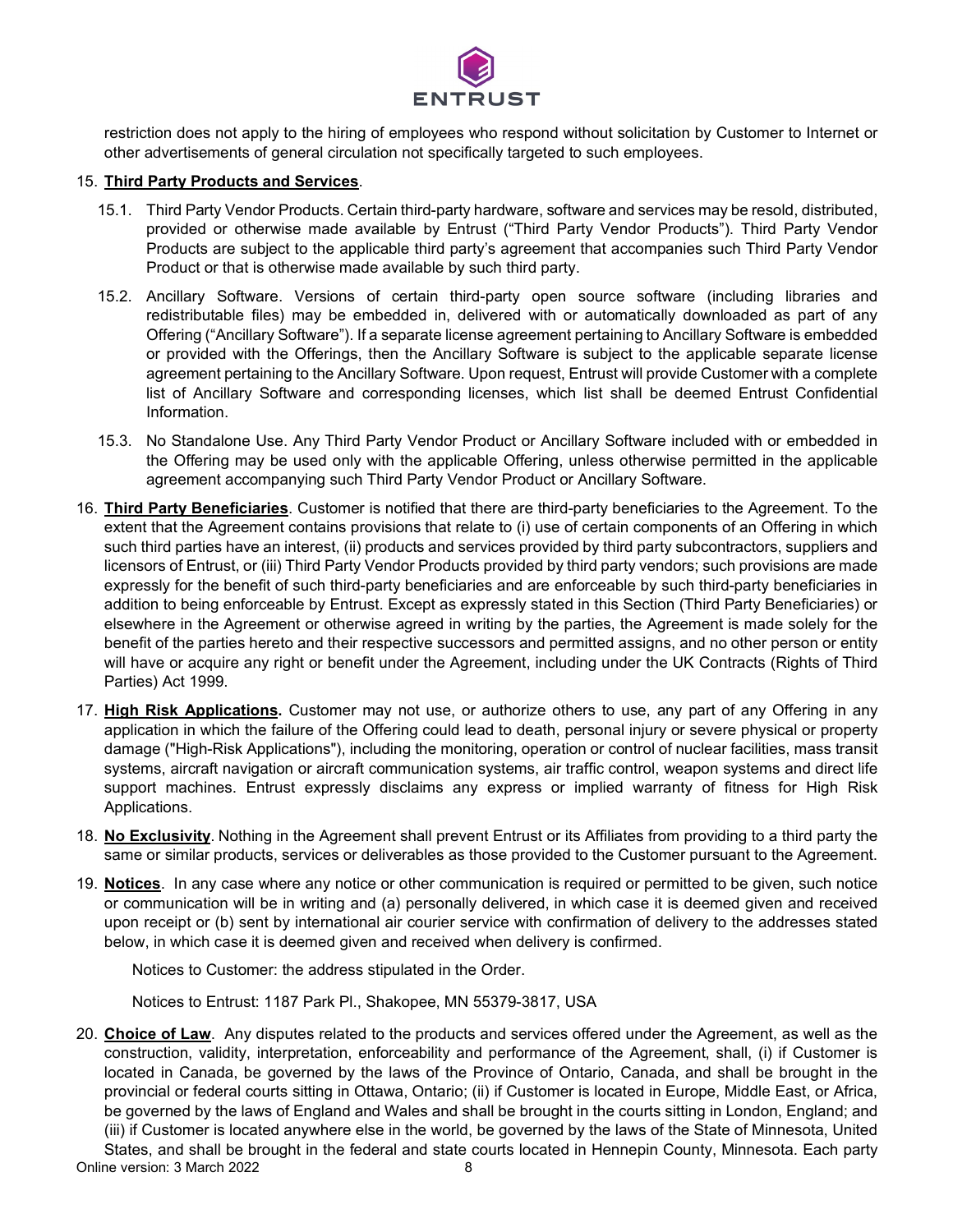

hereby agrees that the applicable courts identified in this Section (Choice of Law) shall have personal and exclusive jurisdiction over such disputes. In the event that any matter is brought in a provincial, state or federal court each party waives any right that such party may have to a jury trial. To the maximum extent permitted by applicable law, the parties agree that the provisions of the United Nations Convention on Contracts for the International Sale of Goods, as amended, shall not apply to the Agreement. This Section (Choice of Law) governs all claims arising out of or related to this Agreement, including tort claims.

- 21. **Force Majeure**. "Force Majeure Event" means any event or circumstance beyond Entrust's reasonable control, including floods, fires, hurricanes, earthquakes, tornados, epidemics, pandemics, other acts of God or nature, strikes and other labor disputes, failure of utility, transportation or communications infrastructures, riots or other acts of civil disorder, acts of war, terrorism (including cyber terrorism), malicious damage, judicial action, lack of or inability to obtain export permits or approvals, acts of government such as expropriation, condemnation, embargo, changes in applicable laws or regulations, and shelter-in-place or similar orders, and acts or defaults of third party suppliers or service providers. In the event that a Force Majeure Event directly or indirectly causes a failure or delay in Entrust's performance of its obligations under this Agreement, Entrust shall not be in default or liable for any loss or damages where performance is impossible or commercially impracticable.
- 22. **No Waiver**. No failure to exercise, no delay in exercising, and no statement or representation other than by any authorized representative in an explicit written waiver, of any right, remedy, or power will operate as a waiver thereof, nor will single or partial exercise of any right, remedy, or power under the Agreement preclude any other or further exercise thereof or the exercise of any other right, remedy, or power provided in the Agreement, in law, or in equity. The waiver of the time for performance of any act or condition under the Agreement does not constitute a waiver of the act or condition itself.
- 23. **Successors; Assignment**. Each party agrees that it will not (and neither party has any right to) assign, sell, transfer, or otherwise dispose of, whether voluntarily, involuntarily, by operation of law, or otherwise, the Agreement or any right or obligation under the Agreement without the prior written consent of the other party. Any purported assignment, sale, transfer, delegation or other disposition in violation of this Section (Successors; Assignment) will be null and void. Notwithstanding the foregoing, Entrust may, without the consent of Customer, assign the Agreement together with all of its rights and obligations under the Agreement (i) to an Affiliate, or (ii) as part of a sale, merger, or other transfer of all or substantially all the assets of the business to which the Agreement relates. Subject to the foregoing limits on assignment and delegation, the Agreement will be binding upon and will inure to the benefit of the parties and their respective successors and permitted assigns.
- 24. **Compliance with Applicable Laws**. Customer will comply in all respects with any and all applicable laws, rules and regulations and obtain all permits, licenses and authorizations or certificates that may be required in connection with Customer's exercise of its rights and obligations under any part of the Agreement, including use or access by Users. Without limiting the foregoing, Customer will comply with all applicable trade control laws, including but not limited to any sanctions or trade controls of the European Union ("E.U."), Canada, the United Kingdom ("U.K."), and United Nations ("U.N."); the Export Administration Regulations administered by the United States ("U.S.") Department of Commerce's Bureau of Industry and Security; U.S. sanctions regulations administered by the U.S. Treasury Department's Office of Foreign Assets Control ("OFAC"); or on the U.S. Department of Commerce Entities List ("Entities List"); and any import or export licenses required pursuant to any of the foregoing; and all applicable anti-money laundering laws, including the U.S. Bank Secrecy Act, Money Laundering Control Act, and Patriot Act, the Canadian Proceeds of Crime (Money Laundering) and Terrorist Financing Act, the U.K. Proceeds of Crime Act, and legislation implementing the International Convention on the Suppression of the Financing of Terrorism or the money laundering provisions of the U.N. transnational Organized Crime Convention. Customer represents and warrants that: (a) neither Customer nor any User is located in, under the control of, or a national or resident of any country to which the export of any product, software, or technology licensed or purchased under the Agreement, or related information, would be prohibited by the applicable laws, rules or regulations of the U.S., Canada, U.K., E.U., or other applicable jurisdiction; (b) neither Customer nor any User is a Person to whom the export of any product, software, or technology licensed or purchased under the Agreement, or related information, would be prohibited by the laws of the U.S., Canada, U.K., E.U., or other applicable jurisdiction; (c) Customer and each User has and will comply with applicable laws, rules and regulations of the U.S., Canada, U.K., E.U., or other applicable jurisdiction(s) and of any state, province, or locality or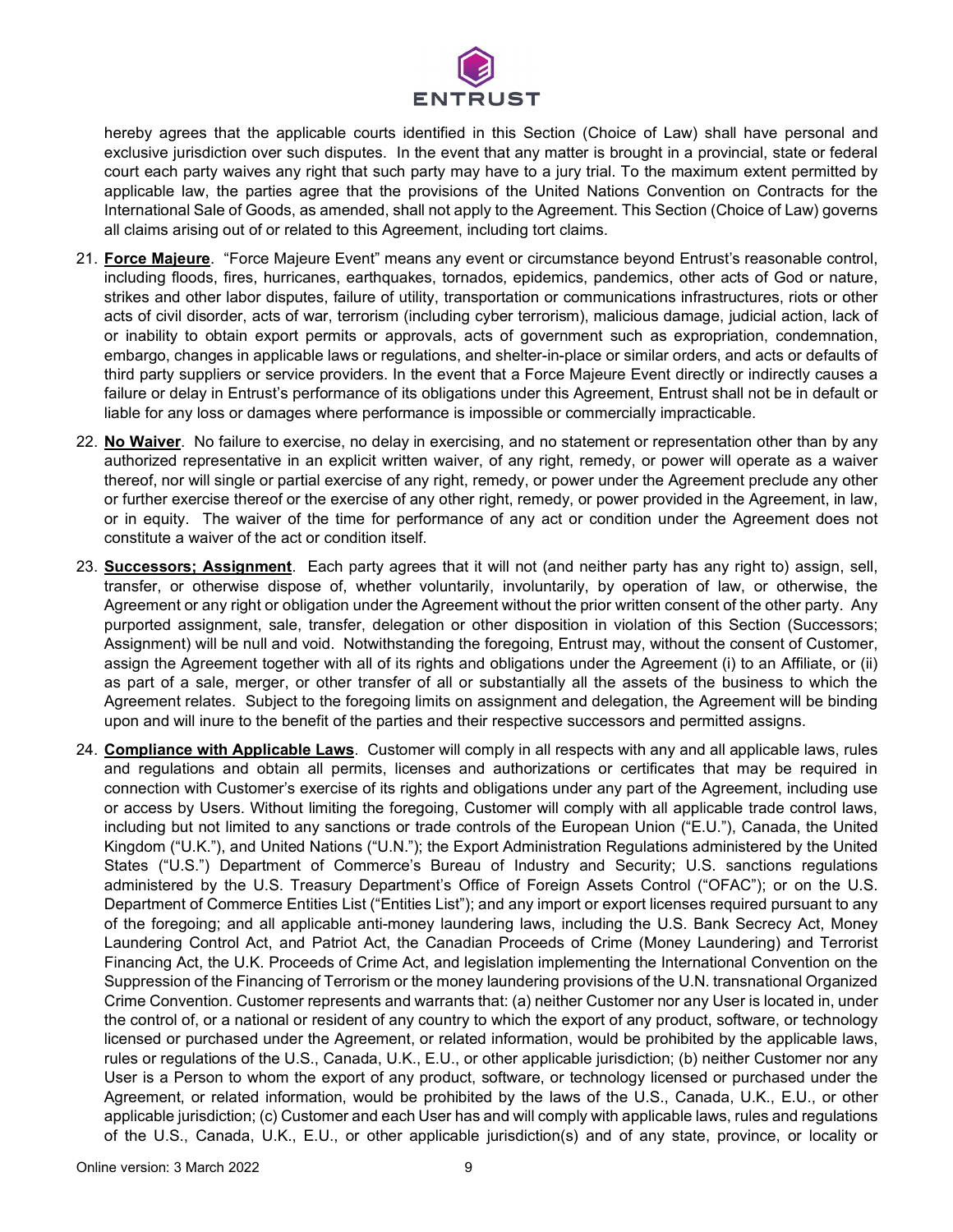

applicable jurisdiction governing exports of any product or service provided by or through Entrust; (d) Customer and all Users will not use any Offering for any purposes prohibited by applicable laws, rules or regulations on trade controls, including related to nuclear, chemical, or biological weapons proliferation, arms trading, or in furtherance of terrorist financing; (e) neither Customer nor any User nor any of its affiliates, officers, directors, or employees is (i) an individual listed on, or directly or indirectly owned or controlled by, a Person (whether legal or natural) listed on, or acting on behalf of a Person listed on, any U.S, Canadian, E.U., U.K., or U.N. sanctions list, including OFAC's list of Specially Designated Nationals or the Entities List; or (ii) located in, incorporated under the laws of, or owned (meaning 50% or greater ownership interest) or otherwise, directly or indirectly, controlled by, or acting on behalf of, a person located in, residing in, or organized under the laws of any of the countries listed at <https://www.entrust.com/legal-compliance/denied-parties> (each of (i) and (ii), a "Denied Party"); and (f) Customer and each of its Users is legally distinct from, and not an agent of any Denied Party. In the event any of the above representations and warranties is incorrect or the Customer or any User engages in any conduct that is contrary to sanctions or trade controls or other applicable laws, regulations, or rules, any Agreements, purchase orders, performance of services, or other contractual obligations of Entrust are immediately terminated.

- 25. **No Other Rights Granted**. The rights granted under the Agreement are only as expressly set forth in the Agreement. No other right or interest is or will be deemed to be granted, whether by implication, estoppel, inference or otherwise, by or as a result of the Agreement or any conduct of either party under the Agreement. Entrust and its licensors expressly retain all ownership rights, title, and interest in the products and services provided by Entrust (including any modifications, enhancements and derivative works thereof). Any permitted copy of all or part of any item provided to Customer must include all copyright notices, restricted rights legends, proprietary markings and the like exactly as they appear on the copy delivered by Entrust to Customer.
- 26. **Order of Precedence**. A provision in an Order executed by both parties will prevail over any conflicting provision elsewhere in the Agreement, and, subject to the foregoing, a provision in a Schedule will prevail with respect to the applicable Offering over any conflicting provision in the Agreement.
- 27. **Entire Agreement**. The Agreement (as defined in Section 1 (Contract Structure and Parties)) and items expressly incorporated into any part of the Agreement form the entire agreement of the parties. All terms and conditions on any purchase orders, supplier registration forms, supplier code of conduct, or similar document issued by Customer shall not amend the terms of the Agreement and will be of no force or effect notwithstanding any term or statement to the contrary made in such document. Neither party has entered into the Agreement in reliance upon any representation, warranty, condition or undertaking of the other party that is not set out or referred to in the Agreement.
- 28. **Amendment**. The Agreement may not be modified except by formal agreement in writing executed by both parties.
- 29. **Severability**. To the extent permitted by applicable law, the parties hereby waive any provision of law that would render any provision of the Agreement invalid or otherwise unenforceable in any respect. In the event that a provision of the Agreement is held to be invalid or otherwise unenforceable in application to particular facts or circumstances: (a) such provision will be interpreted and amended to the extent necessary to fulfill its intended purpose to the maximum extent permitted by applicable law and its validity and enforceability as applied to any other facts or circumstances will not be affected or impaired; and (b) the remaining provisions of the Agreement will continue in full force and effect. For greater certainty, it is expressly understood and intended that each provision that deals with limitations and exclusions of liability, disclaimers of representations, warranties and conditions, or indemnification is severable from any other provisions.
- 30. **Language.** The definitive version of this Agreement is written in English. If this Agreement is translated into another language and there is a conflict between the English version and the translated version, the English language version controls. If Customer is located in Quebec, the parties hereby confirm that they have requested that this Agreement and all related documents be drafted in English; les parties ont exigé que le présent contrat et tous les documents connexes soient rédigés en anglais. Some versions of the Offerings which have been designated as localized or country-specific may nonetheless contain certain components and/or interfaces that are in the English language only.